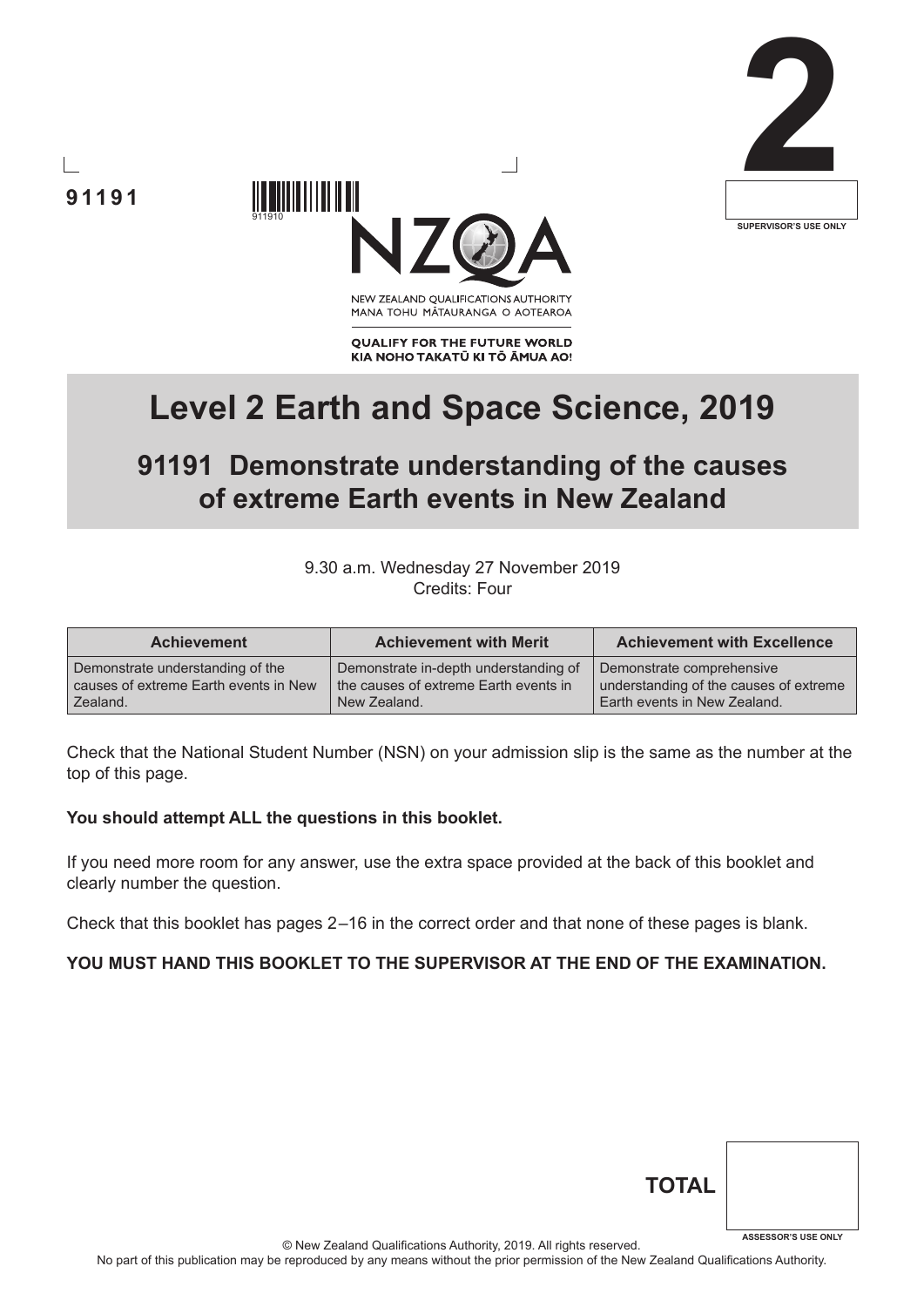**This page has been deliberately left blank. The examination starts on the following page.**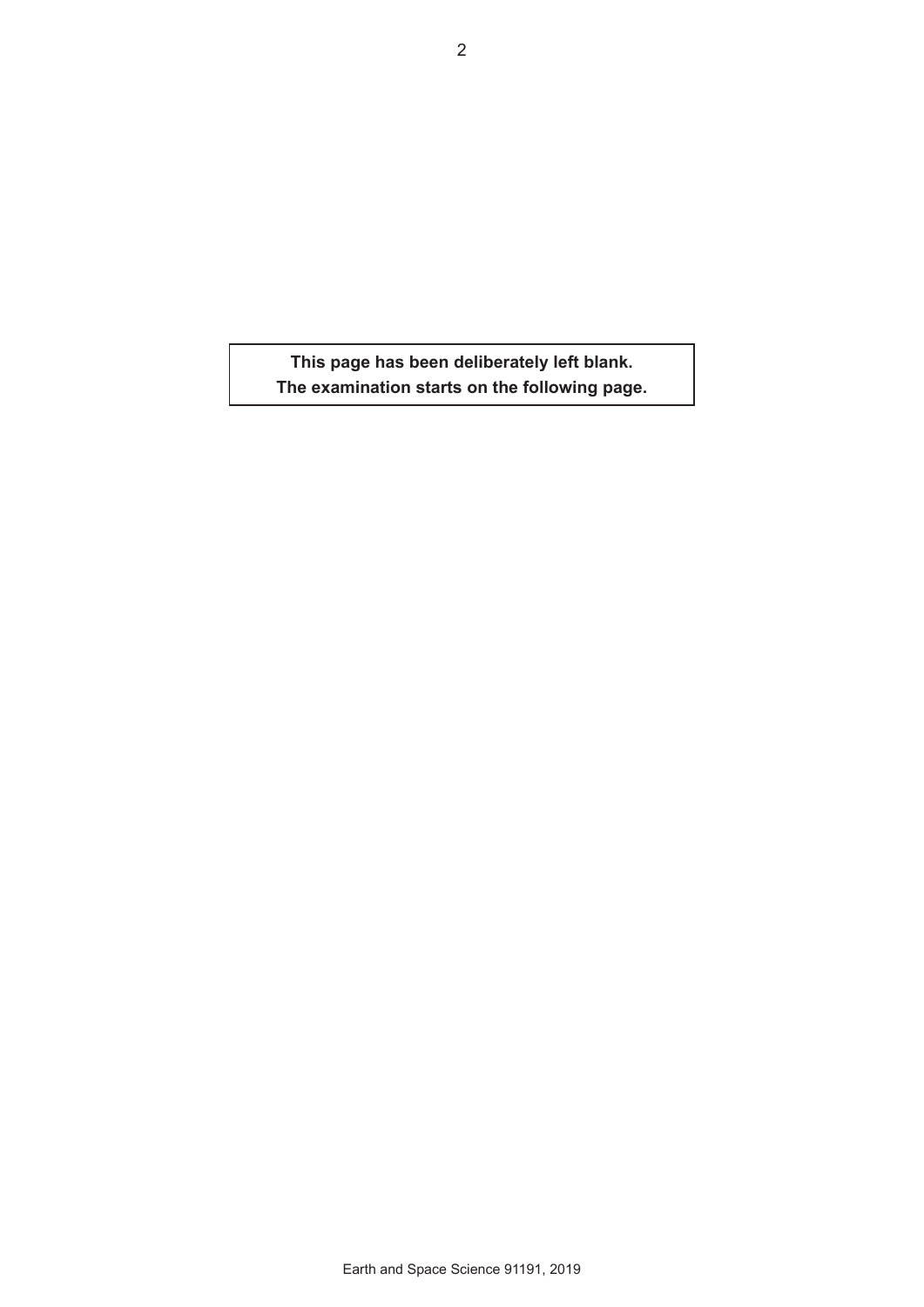

**Regional Map Showing Locations Referred to in this Paper**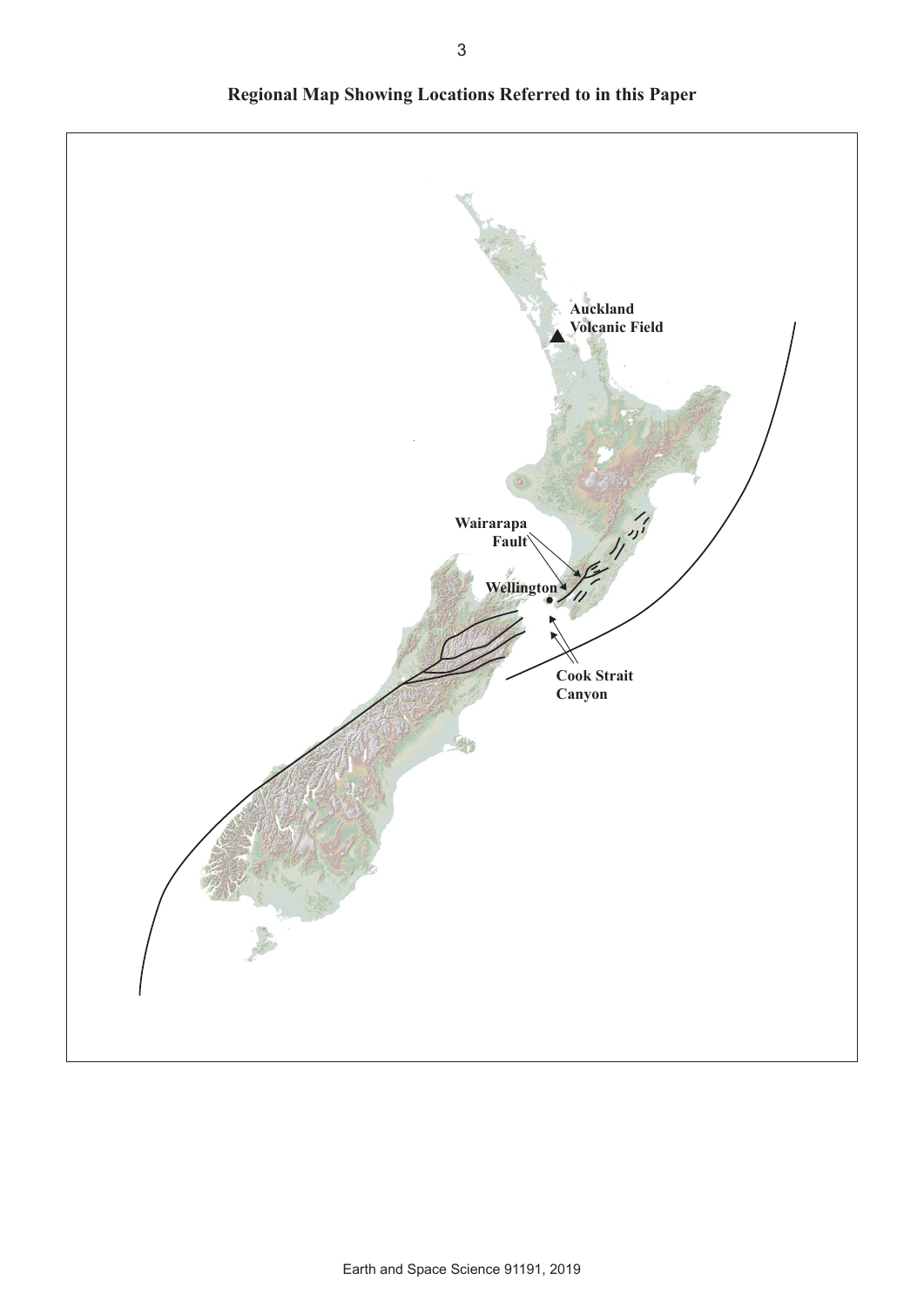**QUESTION ONE: AUCKLAND VOLCANIC FIELD**

Adapted from: www.sciencelearn.org.nz/images/716-auckland-volcanic-field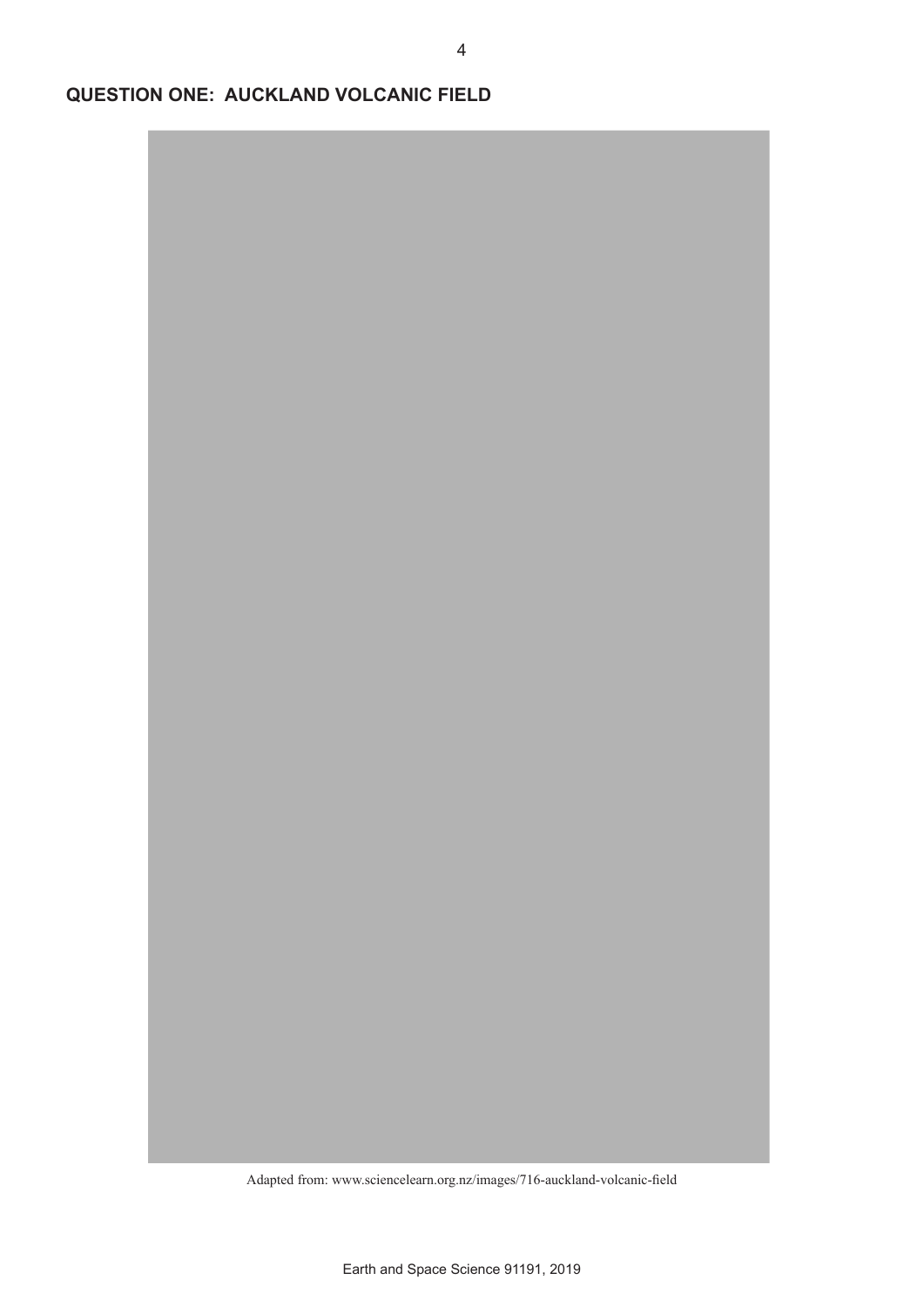Auckland sits over an active volcanic field, which includes more than 50 volcanoes. While scientists don't expect any of these existing volcanoes to erupt again, they are almost certain that more eruptions are likely to take place at some time in the future. The type of eruption that occurs may depend upon whether the eruption meets water as it rises through the crust. **ASSESSOR'S USE ONLY**

Explain in detail how possible future eruptions in the Auckland Volcanic Field may be formed, and their likely characteristics.

In your answer, you should refer to:

- the processes within the upper mantle and crust that may cause an eruption within the Auckland Volcanic Field
- the type of magma that is likely to erupt in this area, and the characteristics of this type of magma
- the likely phases of an eruption in this area, and the features that may form from this type of eruption.

*A diagram may assist your explanation.*

**More space for this answer is available on the following pages.**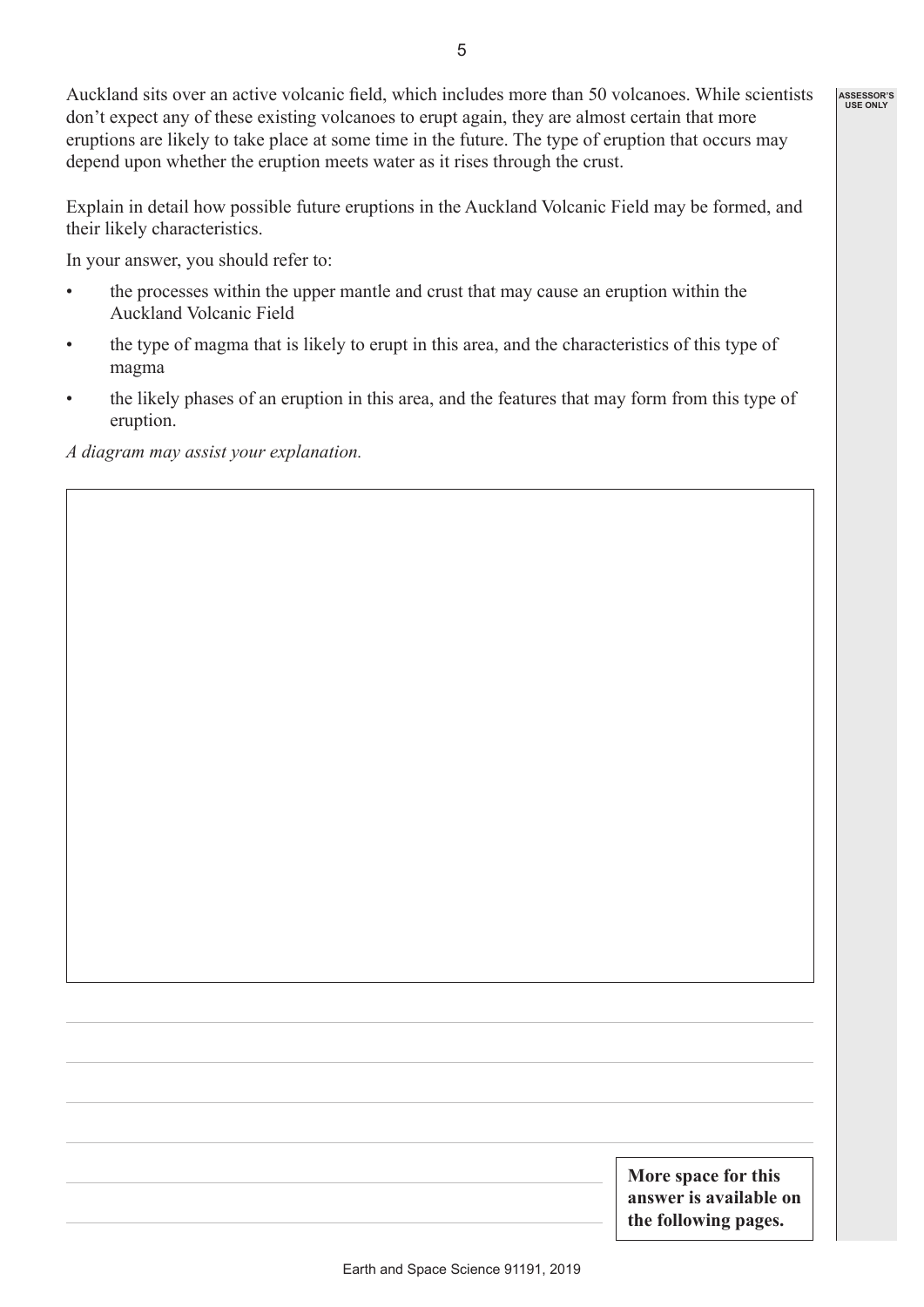| ASSESSOR'S<br>USE ONLY |
|------------------------|
|                        |
|                        |
|                        |
|                        |
|                        |
|                        |
|                        |
|                        |
|                        |
|                        |
|                        |
|                        |
|                        |
|                        |
|                        |
|                        |
|                        |
|                        |
|                        |
|                        |
|                        |
|                        |
|                        |
|                        |
|                        |
|                        |
|                        |
|                        |
|                        |
|                        |
|                        |
|                        |
|                        |
|                        |
|                        |
|                        |
|                        |
|                        |
|                        |
|                        |
|                        |
|                        |
|                        |
|                        |
|                        |
|                        |
|                        |
|                        |
|                        |
|                        |
|                        |
|                        |
|                        |
|                        |
|                        |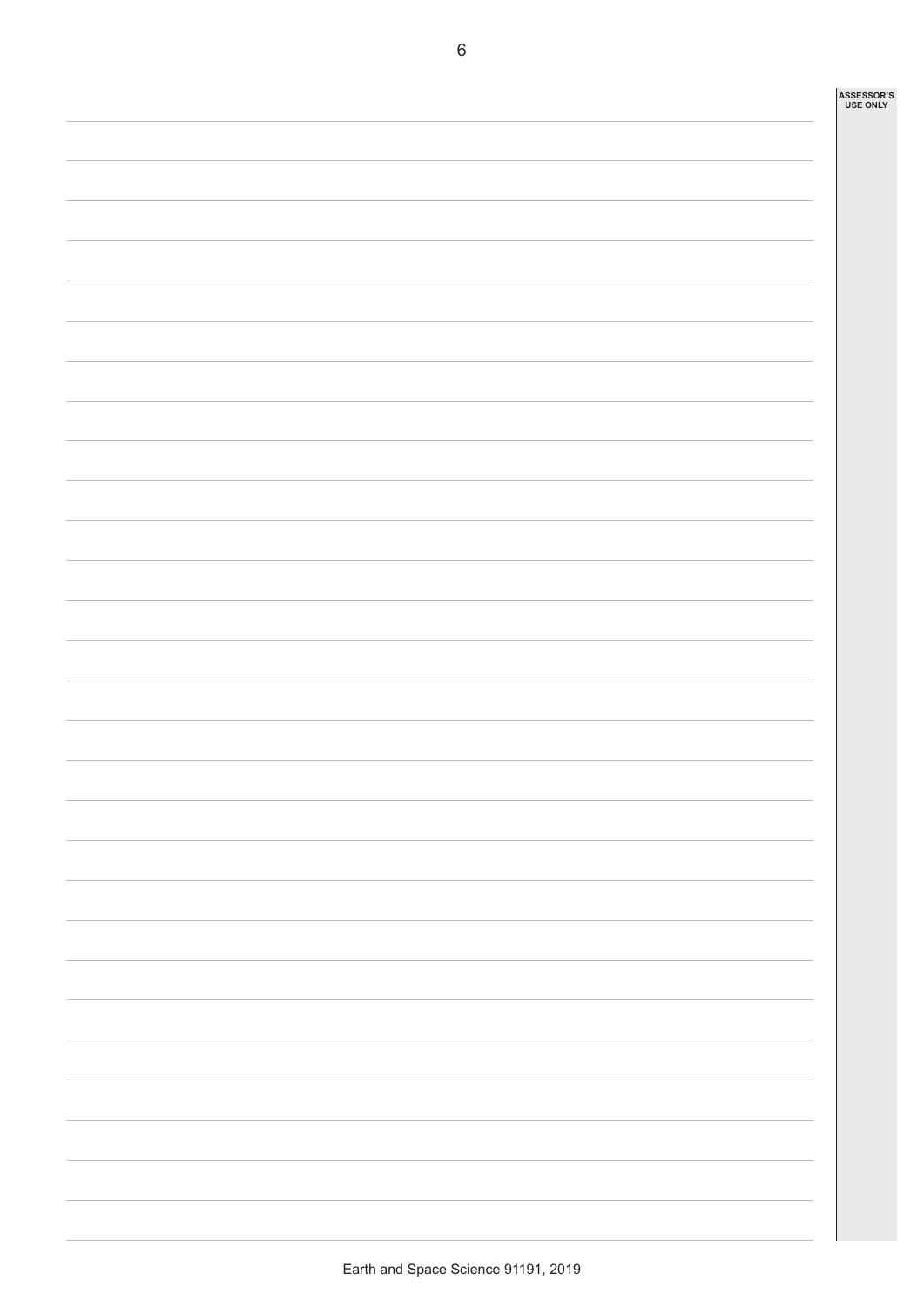| ASSESSOR'S<br>USE ONLY |
|------------------------|
|                        |
|                        |
|                        |
|                        |
|                        |
|                        |
|                        |
|                        |
|                        |
|                        |
|                        |
|                        |
|                        |
|                        |
|                        |
|                        |
|                        |
|                        |
|                        |
|                        |
|                        |
|                        |
|                        |
|                        |
|                        |
|                        |
|                        |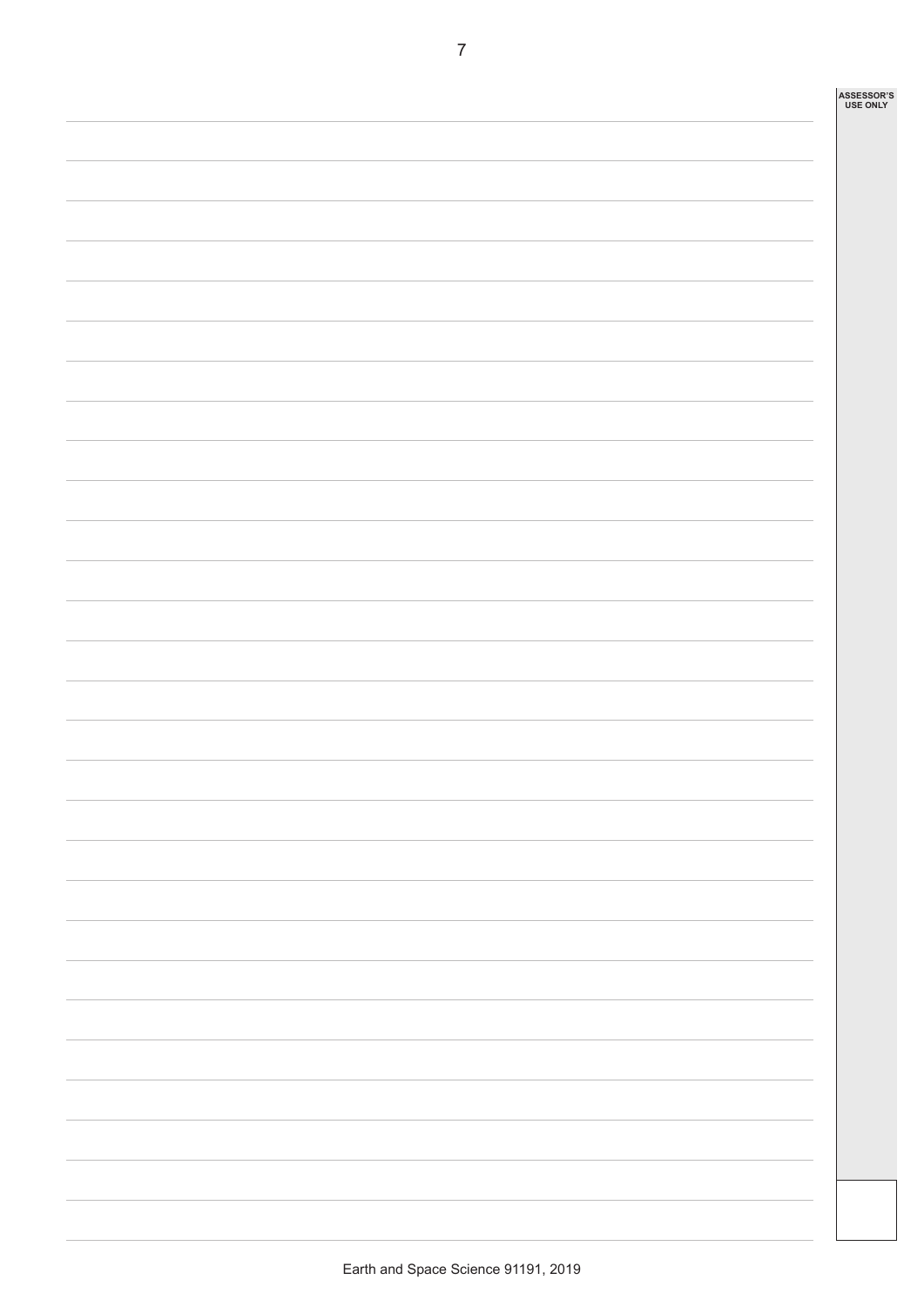**ASSESSOR'S USE ONLY**

## **QUESTION TWO: WAIRARAPA EARTHQUAKE 1855**



Source: www.nzgeo.com/stories/the-day-the-earth-shifted/

In 1855, the most severe earthquake in New Zealand's recent history occurred along the Wairarapa Fault. The depth was shallow, and it was recorded as a magnitude 8.2–8.3.

Explain in detail how a rupture along this fault could lead to a large-magnitude earthquake.

In your answer, you should consider:

- the types of faults represented by letters A and B on the block diagram opposite
- the tectonic plate movements that may have resulted in this fault
- the cause of this large magnitude earthquake
- the effects seen on the land **(do not include tsunami effects)**.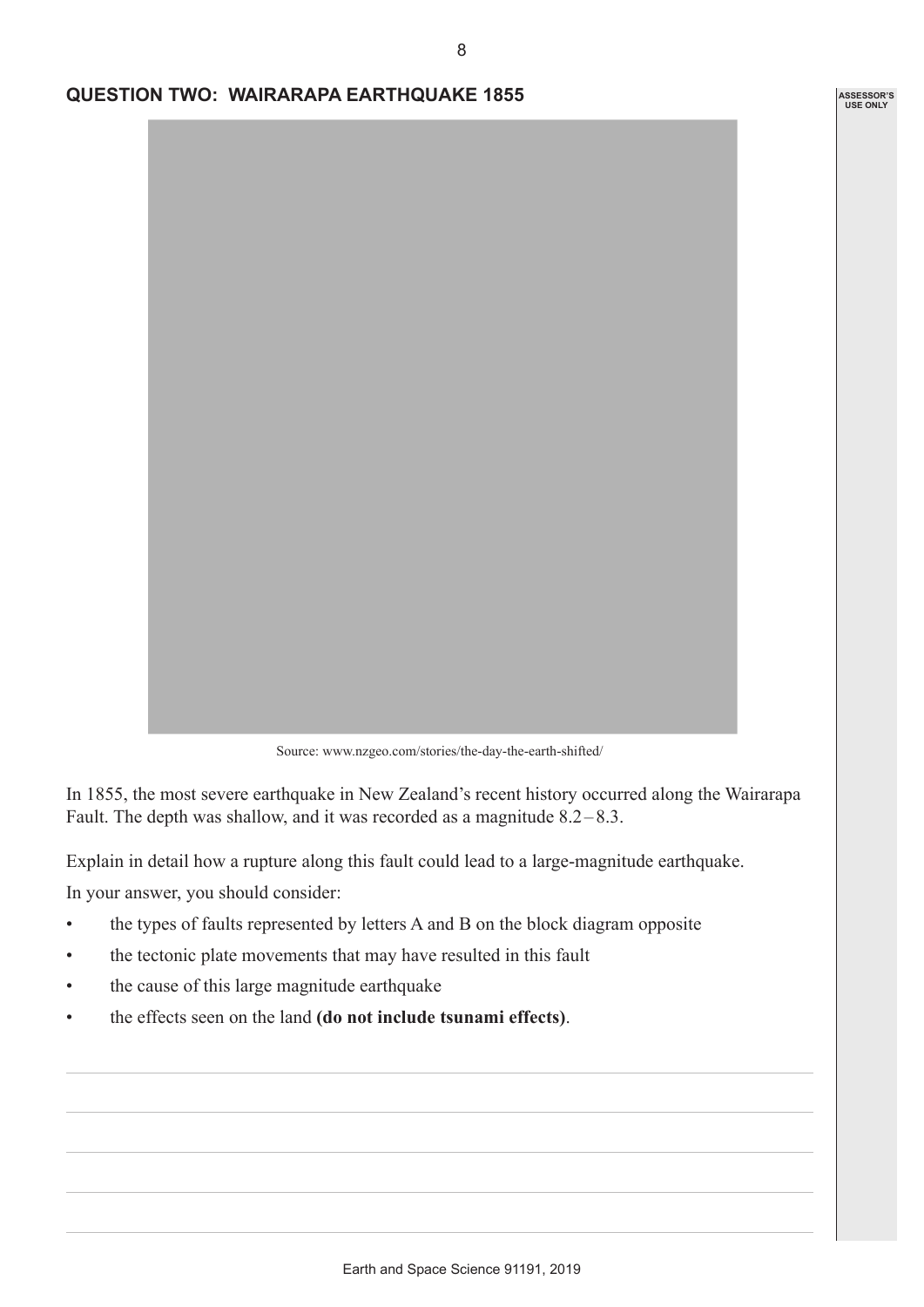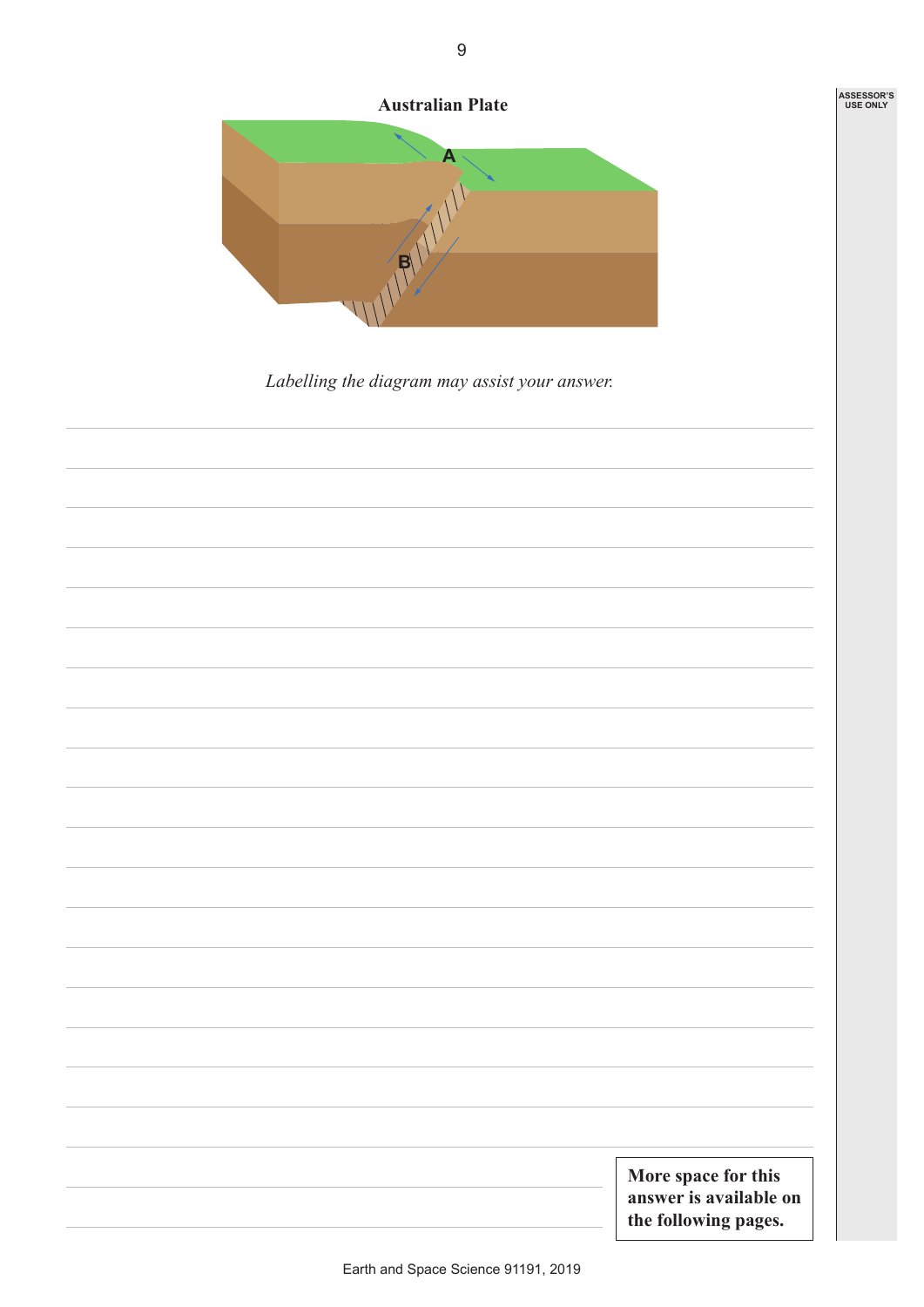| ASSESSOR'S<br>USE ONLY |
|------------------------|
|                        |
|                        |
|                        |
|                        |
|                        |
|                        |
|                        |
|                        |
|                        |
|                        |
|                        |
|                        |
|                        |
|                        |
|                        |
|                        |
|                        |
|                        |
|                        |
|                        |
|                        |
|                        |
|                        |
|                        |
|                        |
|                        |
|                        |
|                        |
|                        |
|                        |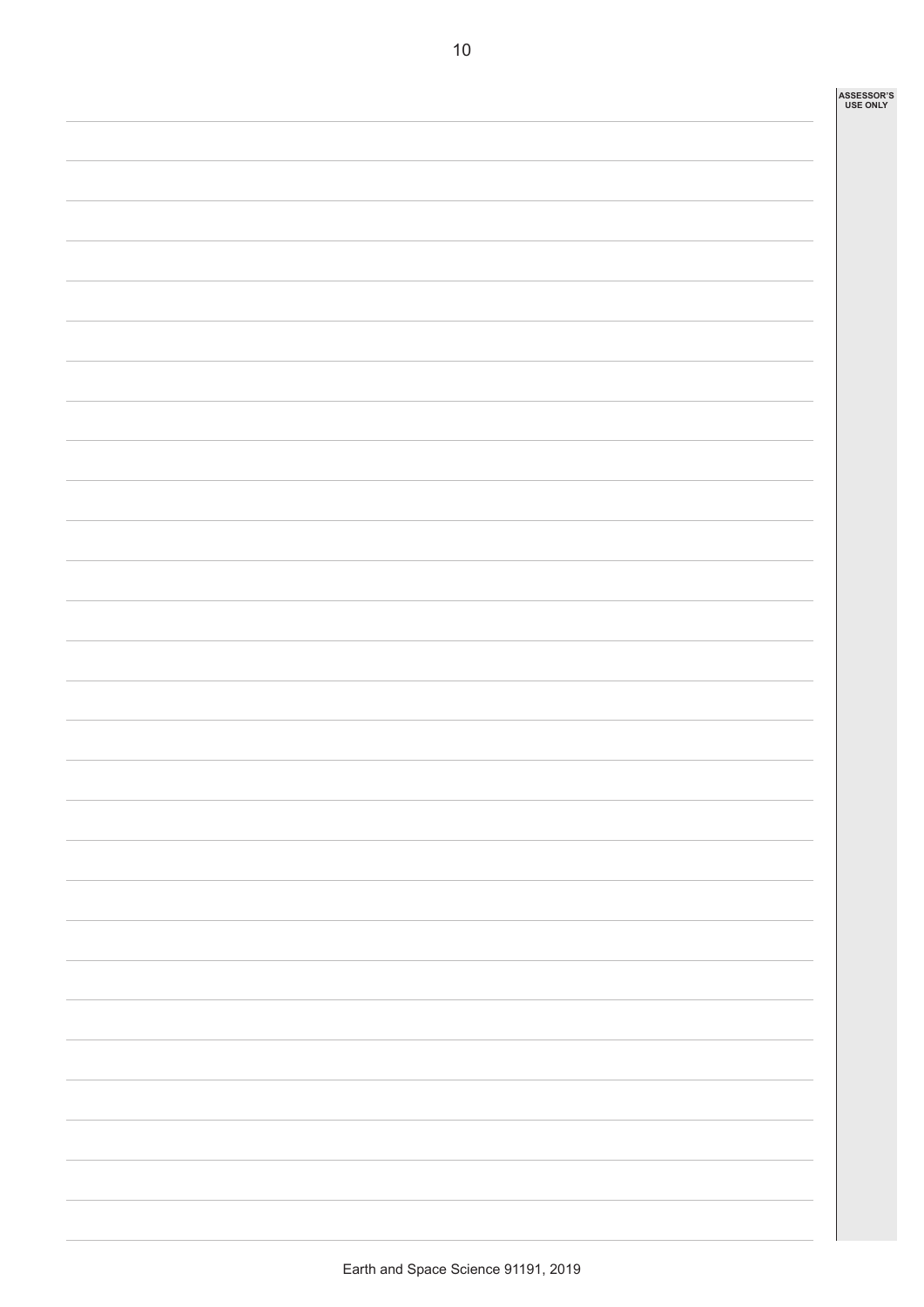| ASSESSOR'S<br><b>USE ONLY</b> |
|-------------------------------|
|                               |
|                               |
|                               |
|                               |
|                               |
|                               |
|                               |
|                               |
|                               |
|                               |
|                               |
|                               |
|                               |
|                               |
|                               |
|                               |
|                               |
|                               |
|                               |
|                               |
|                               |
|                               |
|                               |
|                               |
|                               |
|                               |
|                               |
|                               |
|                               |
|                               |
|                               |
|                               |
|                               |
|                               |
|                               |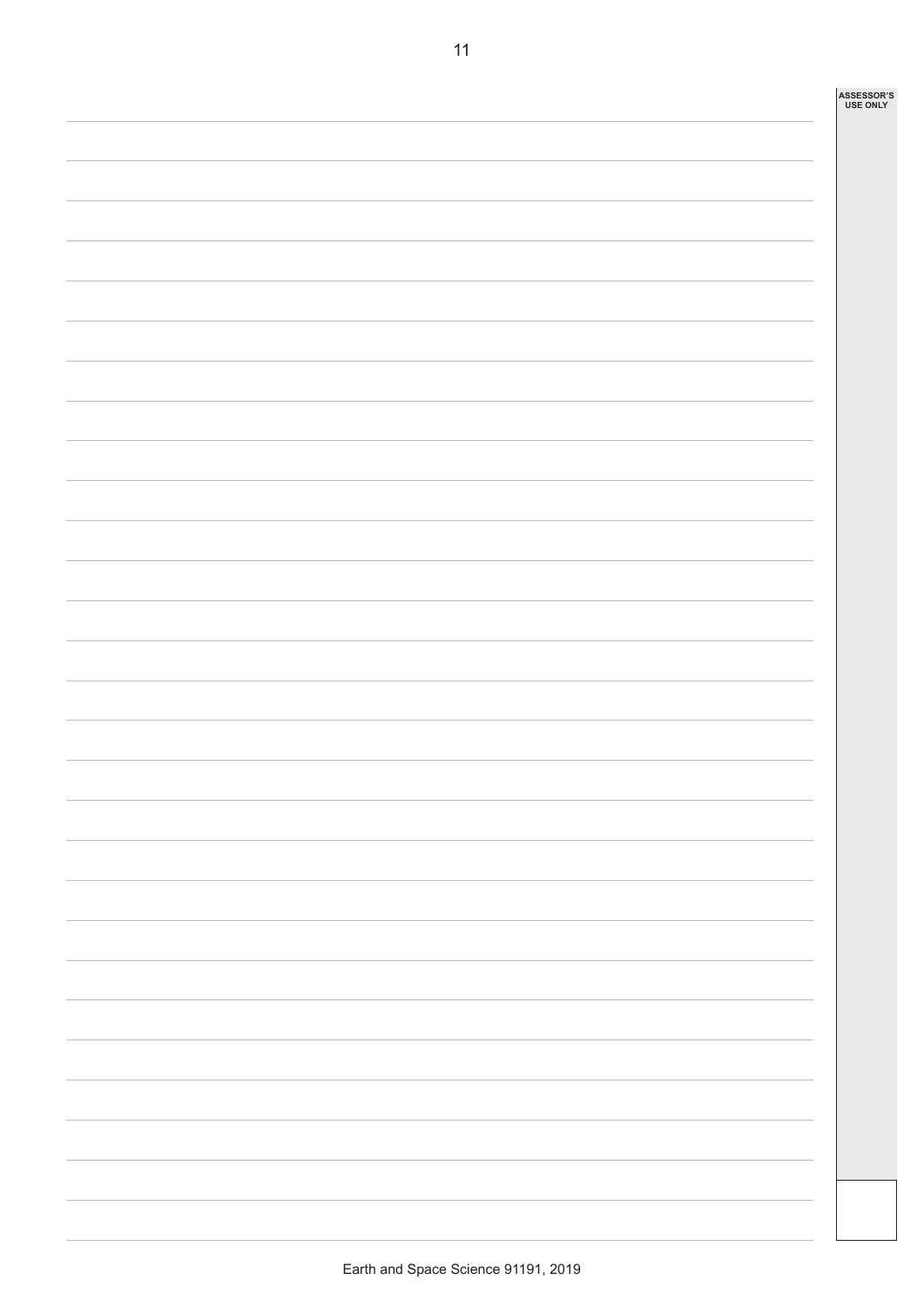## **QUESTION THREE: WELLINGTON TSUNAMI 1855**

The 1855 Wairarapa Fault rupture triggered uplift of the Australian Plate and a series of landslides into the Cook Strait Canyon. This resulted in a number of tsunami, up to 11 metres high, reaching Wellington.

Explain in detail how tsunami could have formed as a result of the sea floor uplift and landslides into the Cook Strait Canyon.

In your answer, you should:

• annotate the diagrams below, showing how tsunami are produced



- explain, in detail, how sea floor uplift in the Cook Strait AND underwater landslides into the Cook Strait Canyon can generate tsunami
- explain, in detail, the energy transfers that occur in each type of tsunami formation
- explain, in detail, the factors which may affect the size of the Wellington tsunami.

#### **Tsunami caused by underwater landslide**



#### **Tsunami caused by seafloor uplift**



**ASSESSOR'S USE ONLY**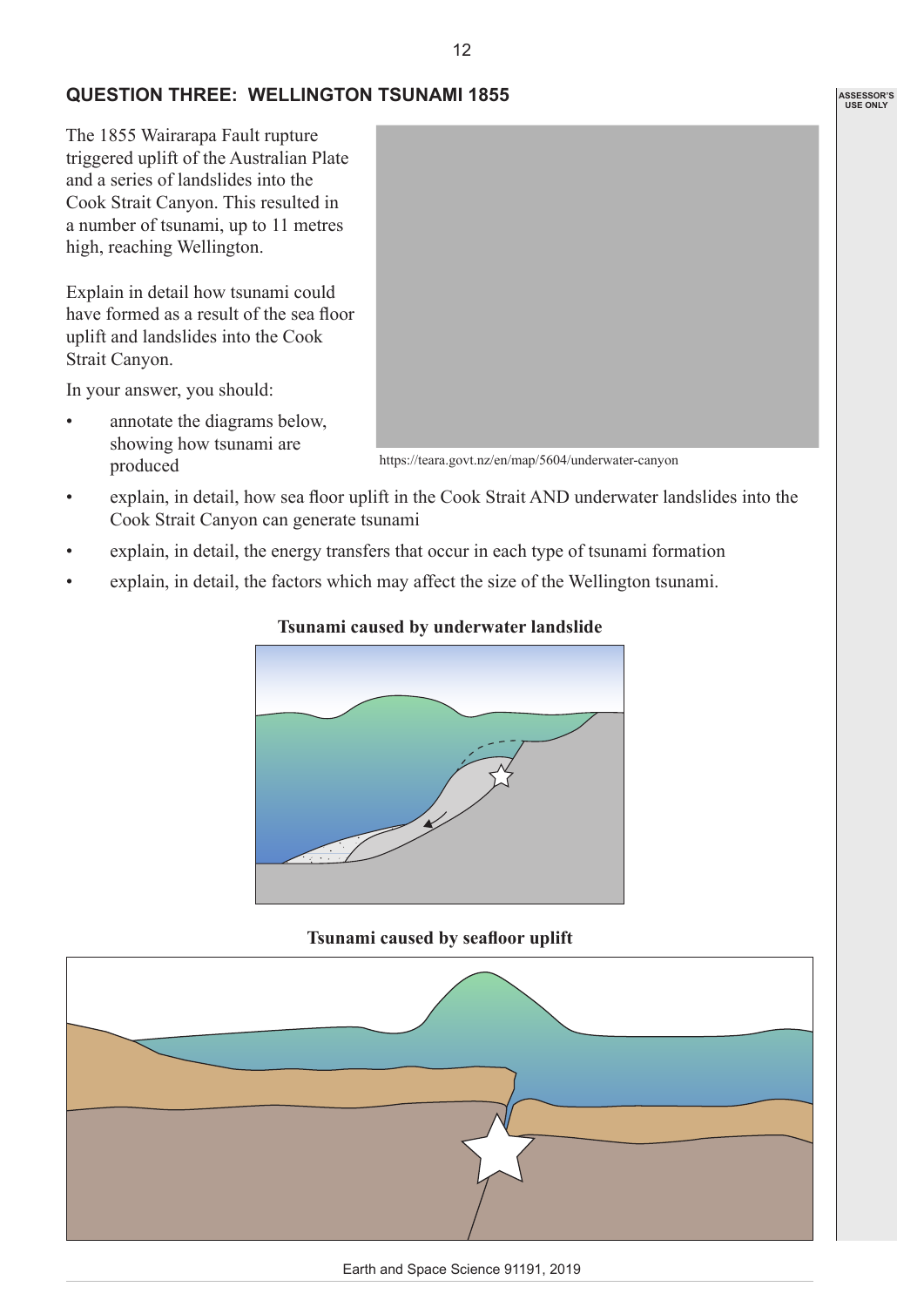|  |  | More space for this<br>answer is available on<br>the following pages. |  |
|--|--|-----------------------------------------------------------------------|--|
|  |  |                                                                       |  |
|  |  |                                                                       |  |
|  |  |                                                                       |  |
|  |  |                                                                       |  |
|  |  |                                                                       |  |
|  |  |                                                                       |  |
|  |  |                                                                       |  |
|  |  |                                                                       |  |
|  |  |                                                                       |  |
|  |  |                                                                       |  |
|  |  |                                                                       |  |
|  |  |                                                                       |  |
|  |  |                                                                       |  |
|  |  |                                                                       |  |
|  |  |                                                                       |  |
|  |  |                                                                       |  |
|  |  |                                                                       |  |
|  |  |                                                                       |  |
|  |  |                                                                       |  |
|  |  |                                                                       |  |
|  |  |                                                                       |  |
|  |  |                                                                       |  |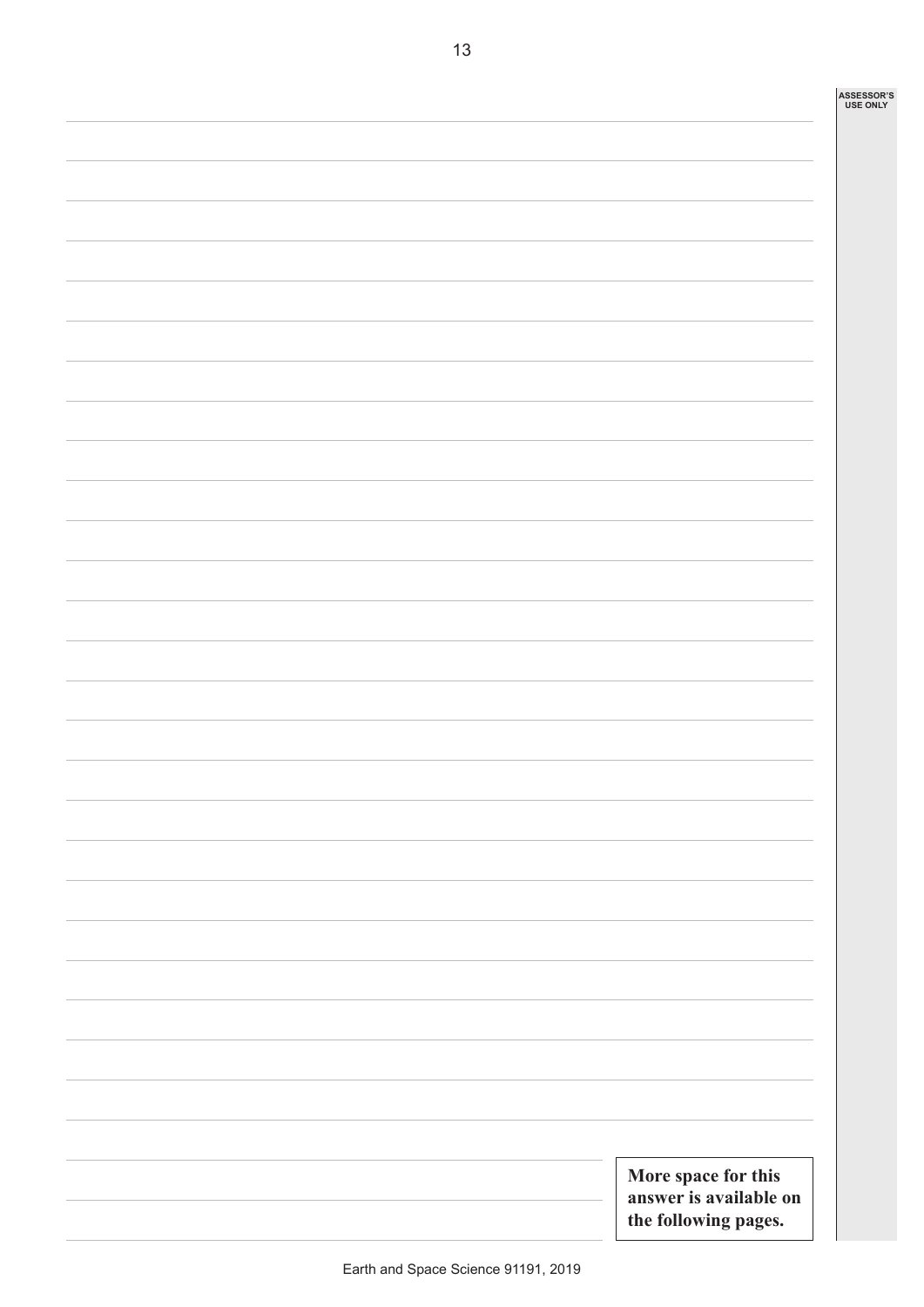| ASSESSOR'S<br>USE ONLY |
|------------------------|
|                        |
|                        |
|                        |
|                        |
|                        |
|                        |
|                        |
|                        |
|                        |
|                        |
|                        |
|                        |
|                        |
|                        |
|                        |
|                        |
|                        |
|                        |
|                        |
|                        |
|                        |
|                        |
|                        |
|                        |
|                        |
|                        |
|                        |
|                        |
|                        |
|                        |
|                        |
|                        |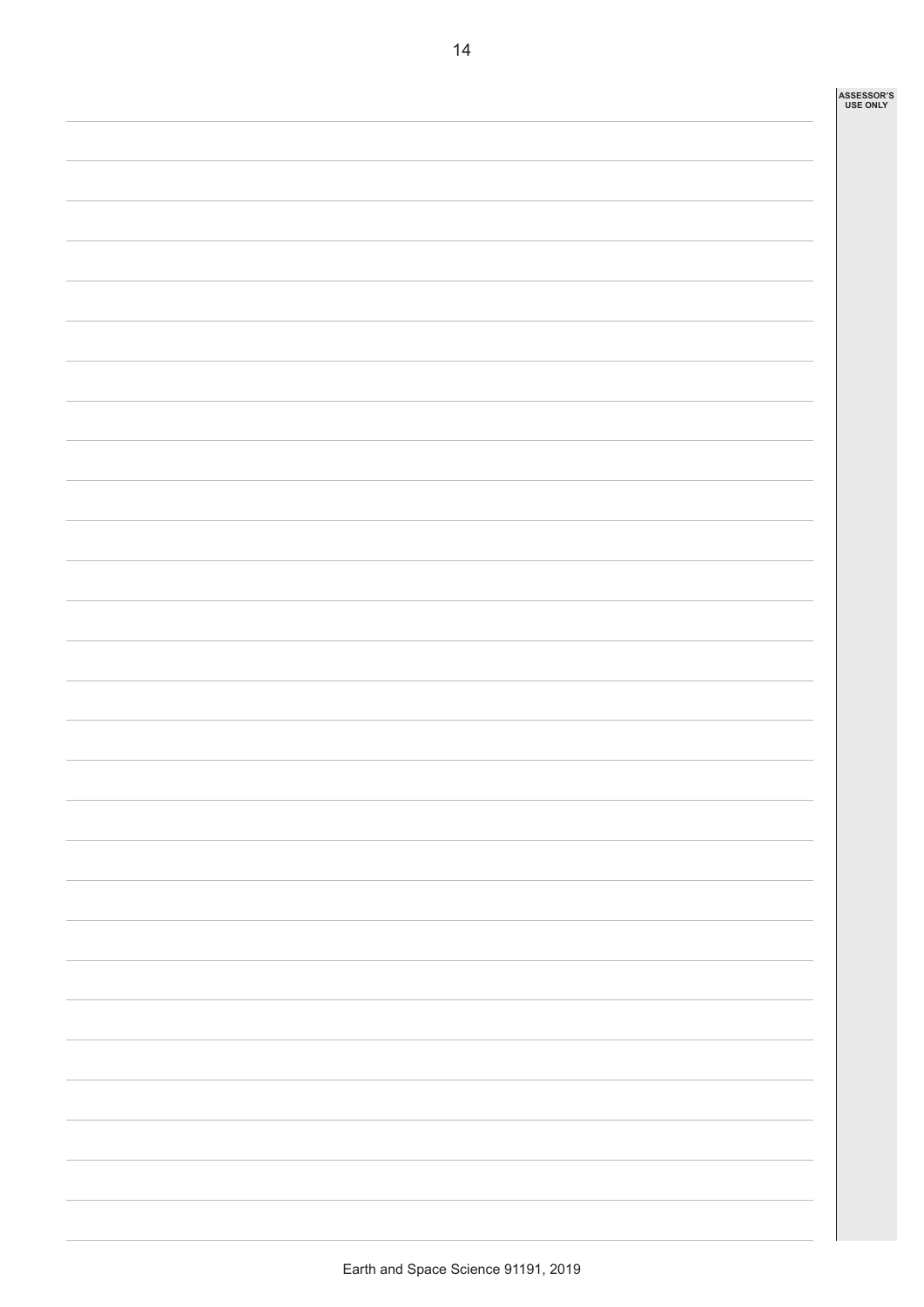| ASSESSOR'S<br>USE ONLY |
|------------------------|
|                        |
|                        |
|                        |
|                        |
|                        |
|                        |
|                        |
|                        |
|                        |
|                        |
|                        |
|                        |
|                        |
|                        |
|                        |
|                        |
|                        |
|                        |
|                        |
|                        |
|                        |
|                        |
|                        |
|                        |
|                        |
|                        |
|                        |
|                        |
|                        |
|                        |
|                        |
|                        |
|                        |
|                        |
|                        |
|                        |